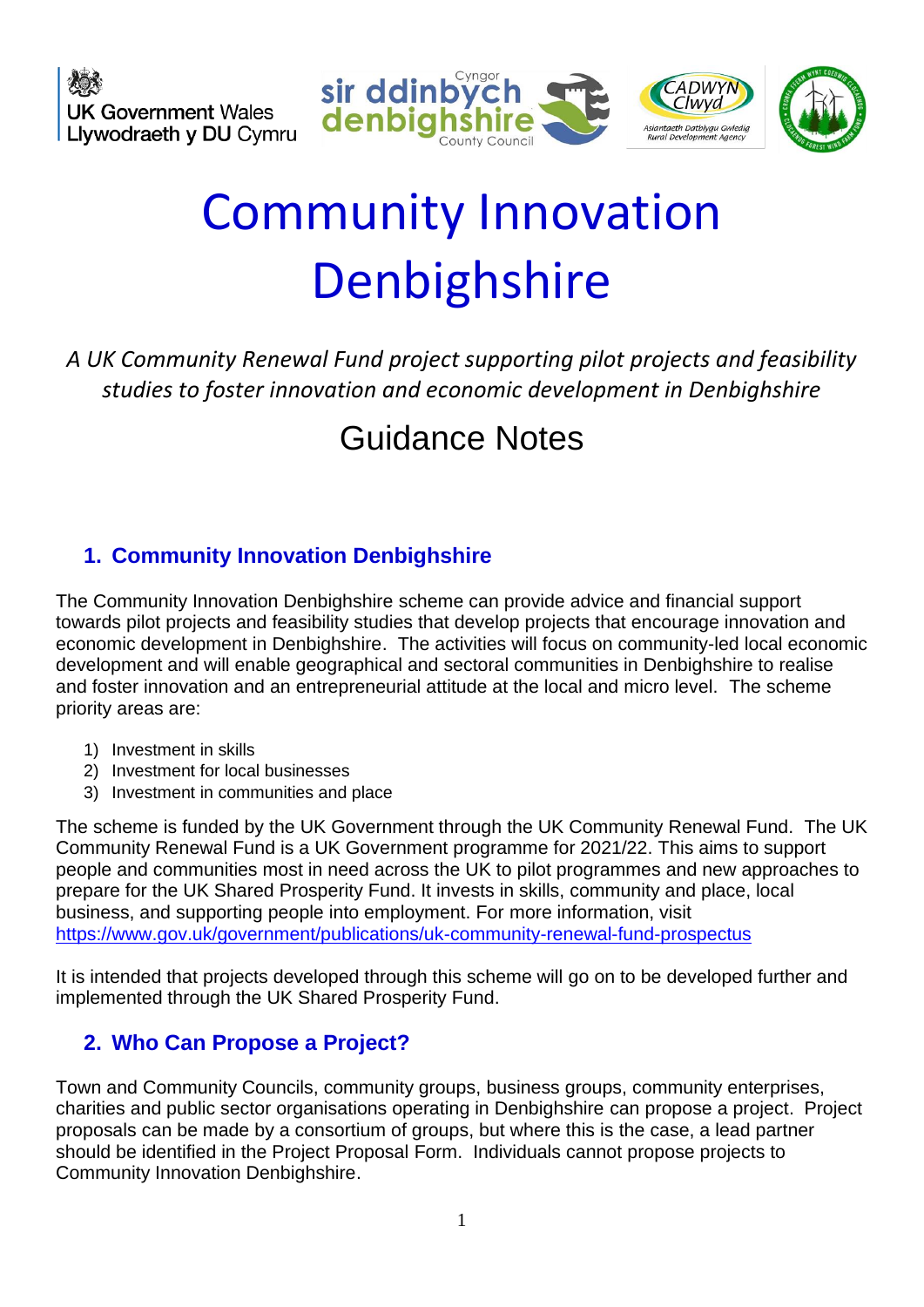# **3. What Financial Support is Available?**

Groups will be able to complete an initial Expression of Interest followed by a Project Proposal Form to request financial support for their pilot project or feasibility study. Cadwyn Clwyd will work with the group to develop the project idea.

Projects must be based in Denbighshire and for the future economic benefit of beneficiaries in Denbighshire.

Groups will be able to request up to 100% of the project costs in a Project Proposal Form. Groups may apply for up to £20,000 per project. Projects over £20,000 can be considered in exceptional circumstances.

All projects must be completed by 30<sup>th</sup> June 2022.

#### **What Costs are Eligible?**

Community Innovation Denbighshire can support revenue costs for the delivery of eligible projects. Eligible projects include Pilot Projects or Feasibility Studies. Each project must address at least one of the three scheme priorities.

Scheme Priorities:

- 1) Investment in skills
- 2) Investment for local businesses
- 3) Investment in communities and place

Eligible Project Types:

- (a) **Pilot Projects** costs for delivering a small-scale project to test and idea or concept for a set period of time, to see if the idea could be developed into a full-scale realisable project with positive results. After the pilot is complete, a summary report / innovation plan is required to assess the success of the pilot and provide a plan for further development.
- (b) **Feasibility Studies** revenue costs for a combination of staff time and consultancy costs to undertake the background research for a specific problem or issue and the production of a comprehensive written appraisal of the issues, the alternative solutions, the financial costings, a detailed risk analysis and recommendations for the next steps. The conclusion of a feasibility study must not be a recommendation that a further study is necessary. The following may be used as a guide as to the structure of a completed feasibility study:
	- 1) A detailed description of the issue that any ensuing proposal is expected to address, with particular reference to the actual or potential stakeholders and their requirements. It must also show the applicant's current position in relation to the issue and what they are anticipated to do at the conclusion of the project
	- 2) Details of the action to be taken under the proposal, including all items for which grant will be sought
	- 3) Why the action is needed in the business, organisation or sector concerned
	- 4) An explanation of the benefits of the proposal, particularly in the long-term
	- 5) In the case of a proposed new business or organisation, why existing structures cannot be utilised
	- 6) A three-year forward cash flow projection for the proposal, showing how it will be implemented and funded
	- 7) A three-year forward business plan for the proposal
	- 8) A clear recommendation on the likely viability of the project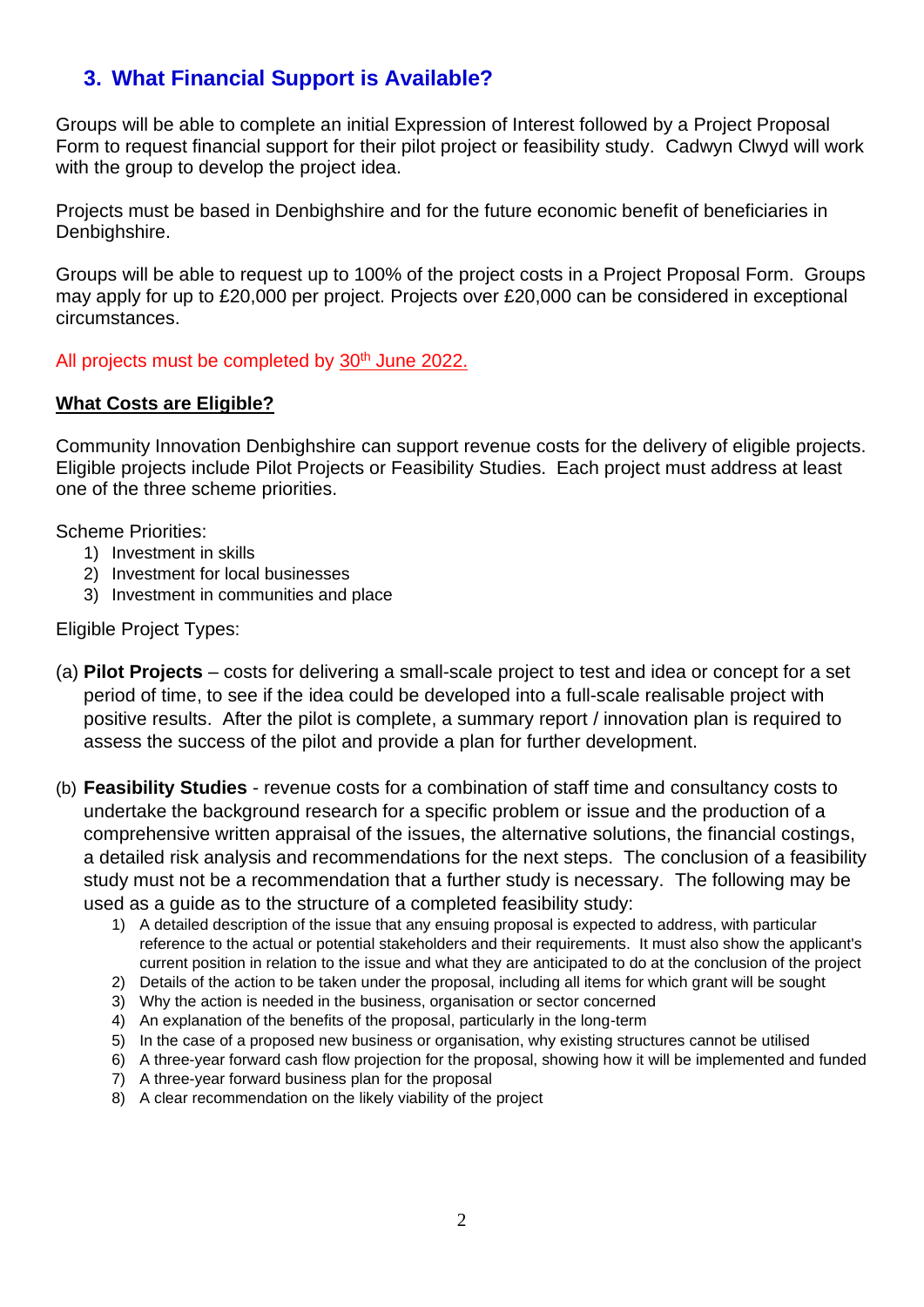#### **How the Financial Support is Provided**

Cadwyn Clwyd will incur the project costs on behalf of successful groups that have had their Project Proposal approved by Cadwyn Clwyd. Cadwyn Clwyd commissions goods and services for the project directly.

All projects funded through Community Innovation Denbighshire must demonstrate value for money and open and transparent procurement of goods and services. Projects must adhere to the following minimum requirements for procuring goods and services:

| Value of contract                | <b>Minimum Procedure</b>                                                                                                                                                                                                                                                                                                                                                                 | <b>Advertising Required</b>                                                                                     |
|----------------------------------|------------------------------------------------------------------------------------------------------------------------------------------------------------------------------------------------------------------------------------------------------------------------------------------------------------------------------------------------------------------------------------------|-----------------------------------------------------------------------------------------------------------------|
| £0 - £24,999                     | Direct award                                                                                                                                                                                                                                                                                                                                                                             | None                                                                                                            |
| £25,000 - £181,302<br>(services) | The advert needs to incorporate or direct<br>any interested party to the following<br>information:<br>Details of the opportunity<br>What is required from all interested<br>parties<br>How successful candidate will be<br>chosen<br>Deadline and details of how to apply<br>Justification will also be required to<br>demonstrate that the contract award is in<br>line with the advert | Advertise the opportunity on the<br>organisation's/or other<br>appropriate website for a<br>minimum of 10 days. |
| £25,000 - £181,302<br>(supplies) | 3 written quotes or prices sought from<br>relevant suppliers against a clear<br>specification<br>Justification that a reasonable decision has<br>been made on the basis of the<br>quotes/prices                                                                                                                                                                                          | None                                                                                                            |

\*Documented evidence will be kept on file

Quotations are gathered for project expenditure by Cadwyn Clwyd and the project team. The applicant will be required to assist in this process. Where necessary, a scored procurement will be prepared.

Cadwyn Clwyd will pay all suppliers directly for goods and services. Cadwyn Clwyd is responsible for issuing all Purchase Orders to suppliers relating to the project. Any request for payment for goods or services made by anyone other than Cadwyn Clwyd will not be paid by Cadwyn Clwyd. Expenditure may not be incurred by third party organisations and claimed from Cadwyn Clwyd. Cadwyn Clwyd contracts directly with service providers and will pay suppliers directly up to the total cash project value approved by Cadwyn Clwyd. Cadwyn Clwyd is not able to pay for any work undertaken for which there is no Purchase Order, we cannot pay for any work that took place before a Purchase Order was issued, and we cannot pay an invoice for more than the figure stated in the Purchase Order corresponding to that work.

# **4. Further Information and How to Apply**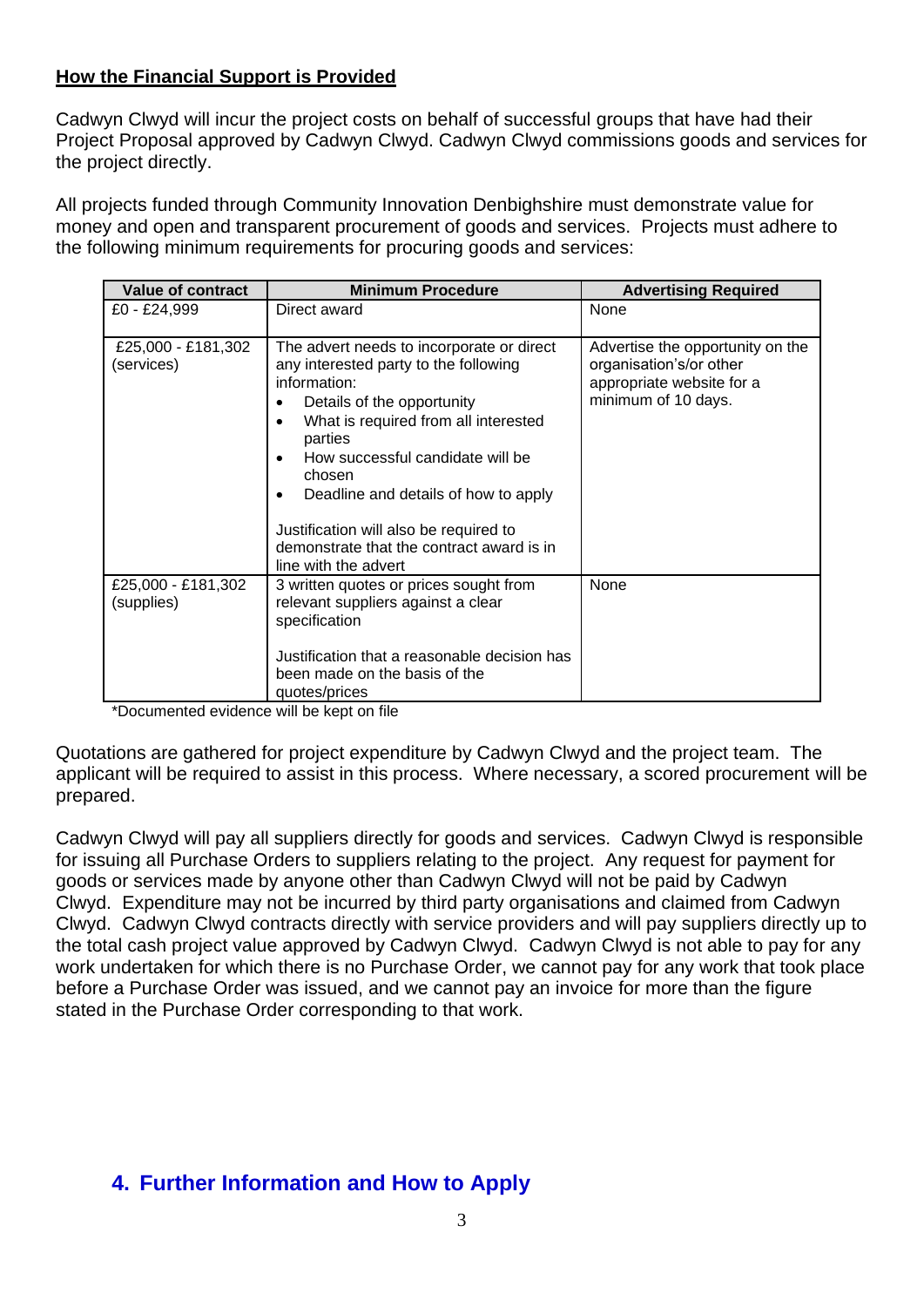#### **Expression of Interest Form**

Please provide a brief outline of you project for further discussion and consideration by Cadwyn Clwyd. Successful EOIs may then proceed to a Project Proposal.

#### **Project Proposal Form Process**

Project Proposal Forms are available from Cadwyn Clwyd. Advice must be sought from a Cadwyn Clwyd Officer before in compiling a Project Proposal Form. Completed Project Proposal Forms will be considered on a rolling basis. They will be assessed by a Cadwyn Clwyd panel. Projects will be assessed on the following criteria:

**Eligibility** 

| Is the project activity eligible under the UK Community Renewal Fund | Yes or No |
|----------------------------------------------------------------------|-----------|
| Is the project activity eligible under the Community Innovation      | Yes or No |
| Denbighshire project?                                                |           |
| Realistic project delivery timescale (i.e. can be delivered and      | Yes or No |
| completed by 30 <sup>th</sup> June 2022)                             |           |

If the answer is 'Yes' to all of the above, the project can progress to scoring.

**Scoring** 

| Contribution towards the UK CRF priorities                       | Scored out of 10 marks |
|------------------------------------------------------------------|------------------------|
| <b>Community Innovation</b>                                      | Scored out of 5 marks  |
| Community involvement and support for the project                | Scored out of 5 marks  |
| Outputs and potential Outcomes (including how the project could  | Scored out of 5 marks  |
| target further support from the proposed Shared Prosperity Fund) |                        |
| Value for Money                                                  | Scored out of 5 marks  |
|                                                                  |                        |

A proposal requires a total score of 18 or more to be considered for approval

#### **Project Output Indicators**

At Project Proposal stage, each project will be required to state the Outputs their project will achieve. These outputs will be considered as part of the Project Proposal assessment process.

Project Beneficiaries

| Prif Ddangosydd /     | Is-set Dangosydd /            | Nifer i'w Gyflawni /         |
|-----------------------|-------------------------------|------------------------------|
| <b>Main Indicator</b> | <b>Indicator Subset</b>       | <b>Number to be Achieved</b> |
| Pobl /                | Anactif yn Economaidd /       |                              |
| People                | <b>Economically Inactive</b>  |                              |
|                       | Di-waith /                    |                              |
|                       | <b>Unemployed</b>             |                              |
|                       | Cyflogedig /                  |                              |
|                       | <b>Employed</b>               |                              |
| Busnesau/             | Bach (0-49 o weithwyr) /      |                              |
| <b>Businesses</b>     | Small (0-49 employees)        |                              |
|                       | Canolig (50-249 o weithwyr) / |                              |
|                       | Medium (50-249 employees)     |                              |
|                       | Mawr (250+ o weithwyr) /      |                              |
|                       | Large (250+ employees)        |                              |
| Sefydliadau /         | Cyhoeddus /                   |                              |
| <b>Organisations</b>  | <b>Public</b>                 |                              |
|                       | Preifat /                     |                              |
|                       | <b>Private</b>                |                              |
|                       | Sector Gwirfoddol /           |                              |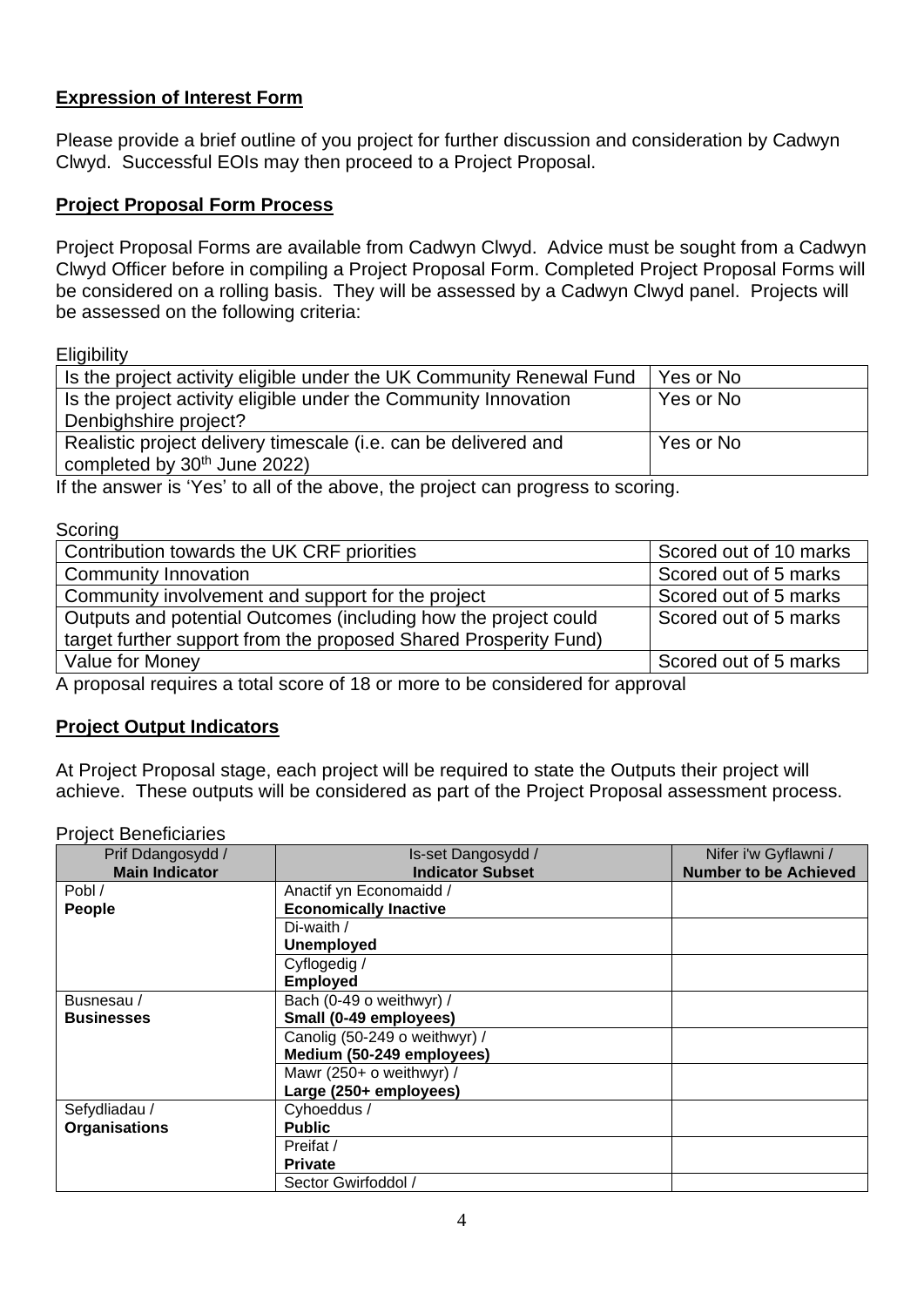#### **Further Information**

For further information contact Cadwyn Clwyd.

Tel: 01490 340 500 Email: [admin@cadwynclwyd.co.uk](mailto:admin@cadwynclwyd.co.uk)

### **5. Terms and Conditions**

#### **Branding and Publicity**

Projects must comply with UK Government and Cadwyn Clwyd publicity requirements. All projects should publicise the support received when communicating the project to beneficiaries and/or the general public.

All project deliverers must ensure that the appropriate UK Government logo is used prominently in all communications materials and public facing documents relating to project activity - including print and publications, through to digital and electronic materials.

The following logos must be used:



Alongside use of the appropriate UK Government logo, project deliverers must also ensure that websites and printed materials include a clear and prominent reference to the funding from UK Community Renewal Fund. This should include the following text:

*'This project is [funded/part-funded] by the UK Government through the UK Community Renewal Fund.'* 

Where practical, project deliverers should also include a link to the UK Community Renewal Fund webpage, and the following text (which must also be used for notes to editors):

*The UK Community Renewal Fund is a UK Government programme for 2021/22. This aims to support people and communities most in need across the UK to pilot programmes and new approaches to prepare for the UK Shared Prosperity Fund. It invests in skills, community and place, local business, and supporting people into employment. For more information, visit <https://www.gov.uk/government/publications/uk-community-renewal-fund-prospectus>*

Media and PR activities should be considered for the launch of any projects, and subsequently to announce key milestones and achievements. Press releases must include a clear and prominent reference to the UK Community Renewal Fund, in the main body of the press release.

*'[This project/Name of project] has received £[INSERT AMOUNT] from the UK Government through the UK Community Renewal Fund.'*